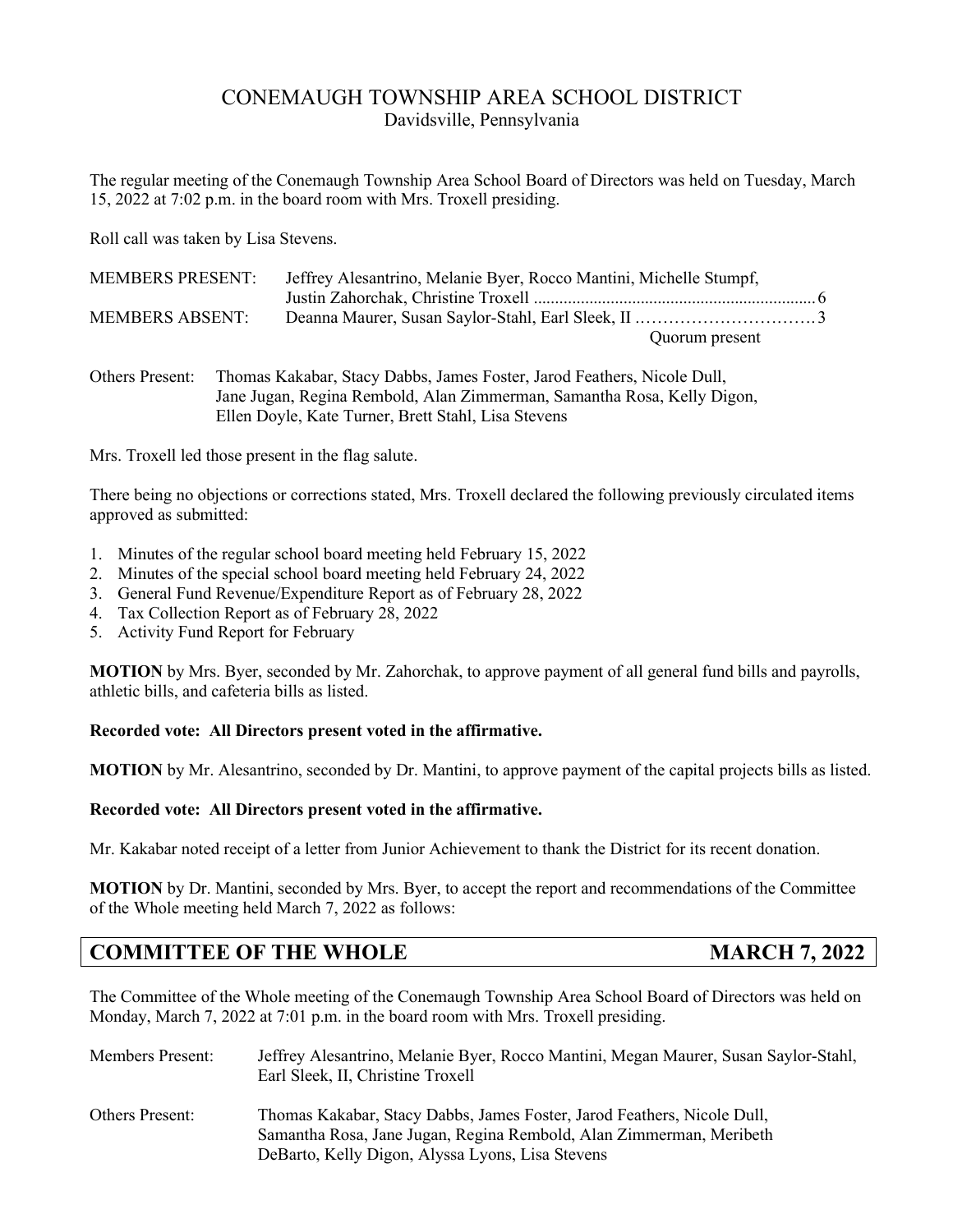Committee of the Whole continued—

The following items are presented for your review and consideration:

- 1. Student Education
	- A. Recommend approval to conduct a Summer Kindergarten Readiness Program at a cost not to exceed \$6,000. (ESSER/ARP funded—two certified teachers and one aide will be needed to staff this program for incoming students based on DIAL-4 scores.)
	- B. Recommend approval to conduct a Summer Skills Program at a cost not to exceed \$6,000. (ESSER/ARP funded—two certified teachers and one aide will be needed to staff this program for Grade 1 students who qualify based on local assessments administered in May.)
	- C. Informational items were as follows:
		- 1. To date, 63 children have been registered for kindergarten (was 72 last year at this time).
		- 2. Discipline Reports were included with the agenda.
- 2. School Activities
	- A. Recommend approval of the following Field Trip/Competition Requests:
		- 1. Permission for Lorrie Callihan/Kelly Digon/Audrey Wenger to accompany third grade students (55) on a field trip to the Pittsburgh Zoo on Monday, May 9, 2022 at a cost of \$168/substitute nurse (budgeted—remainder of costs paid by PTA/donation).
		- 2. Permission for Lorrie Callihan/Kelly Digon/Audrey Wenger to accompany third grade students (55) on a field trip to the Somerset Historical Center on Thursday, May 19, 2022 at a cost of \$168/substitute nurse (budgeted—remainder of costs paid by PTA).
		- 3. Permission for Rebecca Conn/Jamie Kerr/Lori Reese to accompany fifth grade students (63) on a field trip to the Flight 93 Memorial on Thursday, May 12, 2022 at a cost of \$168/substitute nurse (budgeted—remainder of costs paid by PTA).
		- 4. Permission for Rebecca Conn/Jamie Kerr/Lori Reese to accompany fifth grade students (63) on a field trip to Lincoln Caverns on Tuesday, May 24, 2022 at a cost of \$168/substitute nurse (budgeted—remainder of costs paid by PTA/donation).
		- 5. Permission for Kristy Curry/Christine Magistro/Deborah McMillan/Amber Roxby to accompany first grade students (62) on a field trip to Camp Sequanota on Wednesday, May 25, 2022 at a cost of \$168/substitute nurse (budgeted—remainder of costs paid by PTA/donation).
		- 6. Permission for Emily Del Signore/Ellen Doyle/Eric Konieczny to accompany second grade students (62) on a field trip to Old Bedford Village on Tuesday, May 17, 2022 at a cost of \$168/substitute nurse (budgeted—remainder of costs paid by PTA/donation).
		- **7.** Permission for Amanda Evans to accompany fifth grade students (63) to the Pasquerilla Performing Arts Center for a Young People's Concert by the Johnstown Symphony Orchestra on Tuesday, April 12, 2022 at a cost of \$64/half-day substitute (budgeted—remainder of costs paid by PTA).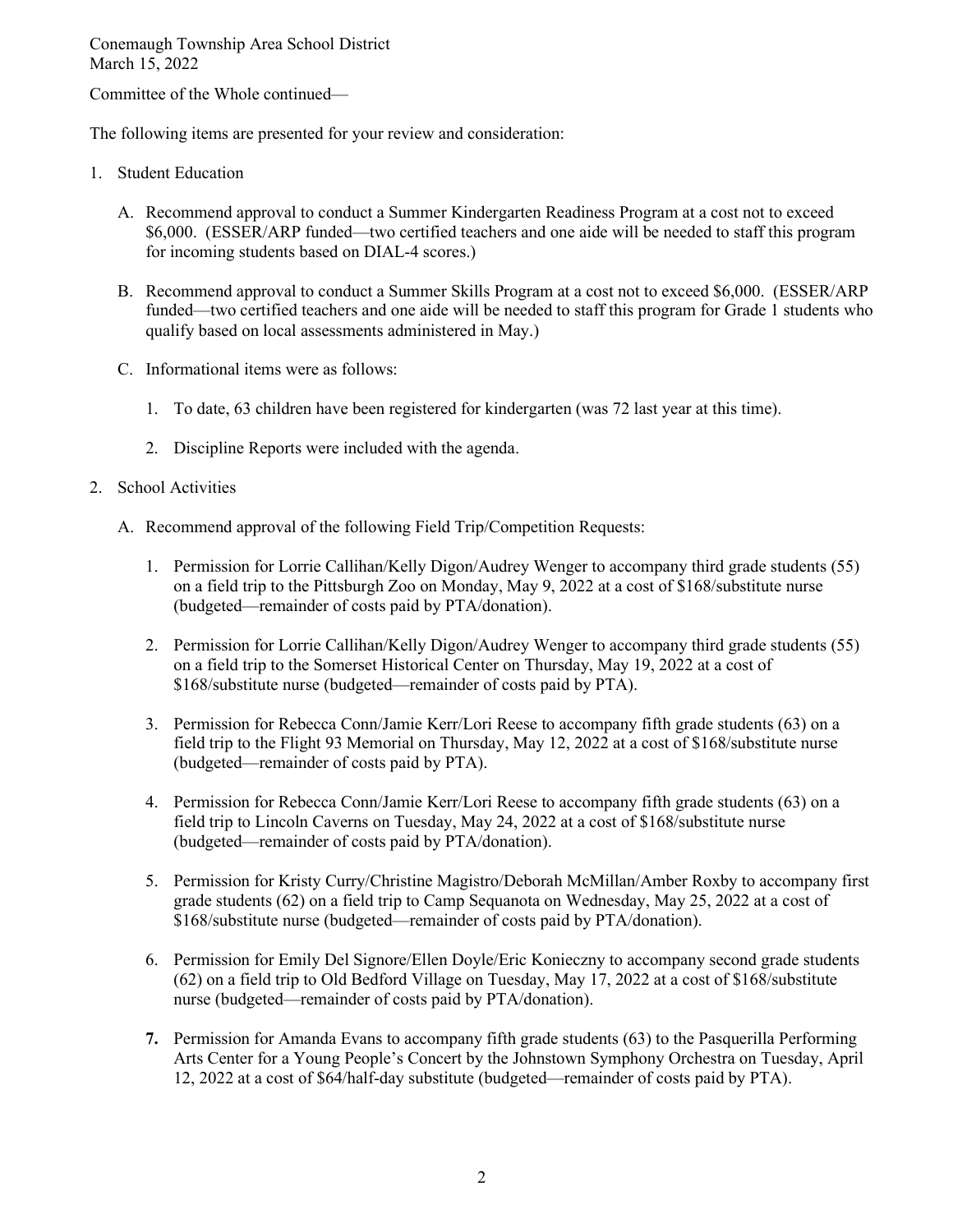Committee of the Whole continued—

- 8. Permission for Jacqueline Feathers/Megan Miller/Alyshia Mock's Substitute to accompany fourth grade students (64) to the Somerset Historical Center on Wednesday, May 11, 2022 at a cost of \$168/substitute nurse (budgeted—remainder of costs paid by PTA).
- 9. Permission for Jacqueline Feathers/Megan Miller/Alyshia Mock's Substitute to accompany fourth grade students (64) to Lincoln Caverns on Wednesday, May 18, 2022 at a cost of \$168/substitute nurse (budgeted—remainder of costs paid by PTA/donation).
- 10. Permission for Ruth Hostetler/Becky Lough/Kelly McCall/Michele Roman/Amy Stone to accompany kindergarten students (78) on a field trip to Vale Wood Farms/Loretto on Monday, May 23, 2022 at a cost of \$168/substitute nurse (budgeted—remainder of costs paid by PTA/donation).
- 11. Permission for Catherine Kasun/Mari Grace Lingenfelter/Lindsie Hammaker to accompany music students (30) to Washington, D.C., to participate in the Jefferson Memorial Performance Festival on May 28-30, 2022 (Saturday-Monday) at a cost of \$650/substitute nurse (not budgeted; remainder of costs paid by Boosters/Fundraisers/Students; in lieu of Disney trip canceled due to COVID).
- 12. Permission for Catherine Kasun to accompany sixth grade band students (5) to Conemaugh Valley School District for the Band Fest on Friday, April 1, 2022 at a cost of \$448: \$100/registration; \$200/travel; \$20/meals; \$128/substitute (budgeted).
- 13. Permission for Catherine Kasun to accompany students (4) to the Pocono Mountains Conference Center for All-State Band on April 6-9, 2022 (Wednesday-Saturday) at a cost of \$2,741: \$1,265/registration; \$350/travel; \$642/lodging; \$100/meals; \$384/substitutes (budgeted).
- 14. Permission for Catherine Kasun to accompany students (2) to Harvard and Worcester, Massachusetts for the All-National John Philip Sousa High School Honors Festival on June 26-30, 2022 (Sunday-Thursday) at a cost of \$1,960: \$1,060/registration; \$900/travel (budgeted).
- 15. Permission for Mari Grace Lingenfelter to accompany students (4) to Altoona Area High School for Regional Chorus on March 24-25, 2022 (Thursday-Friday) at a cost of \$896: \$280/registration; \$300/travel; \$60/meals; \$256/substitutes (budgeted—travel shared with North Star).
- 16. Permission for Erin O'Donnell/Bethany Spengler to accompany the Spanish Club (25) to El Jalisco Mexican Restaurant for a cultural experience on Friday, April 22, 2022 at no cost to the district (costs paid by Spanish Club/students).
- 17. Permission for Rebecca Parker to accompany the Reading Team (13) to Forest Hills High School for the Interscholastic Reading Team Competition on Tuesday, April 5, 2022 at a cost of \$489: \$75/registration; \$350/travel; \$64/half-day substitute (budgeted).
- 18. Permission for Wonda Piskuric to accompany learning support students (5) to the Galleria for a community-based instruction experience on Tuesday, April 12, 2022 at a cost of \$125/travel (budgeted).
- 19. Permission for Kimberly Reynolds to accompany learning support students (8) to the Hiram G. Andrews Center for the Autism Walk on Wednesday, April 6, 2022 and Parkhill Dairy Queen on Thursday, April 21, 2022 at a cost of \$368: \$200/travel; \$168/substitute nurse (budgeted).
- B. Informational Item The Elementary Newsletter was included with the agenda.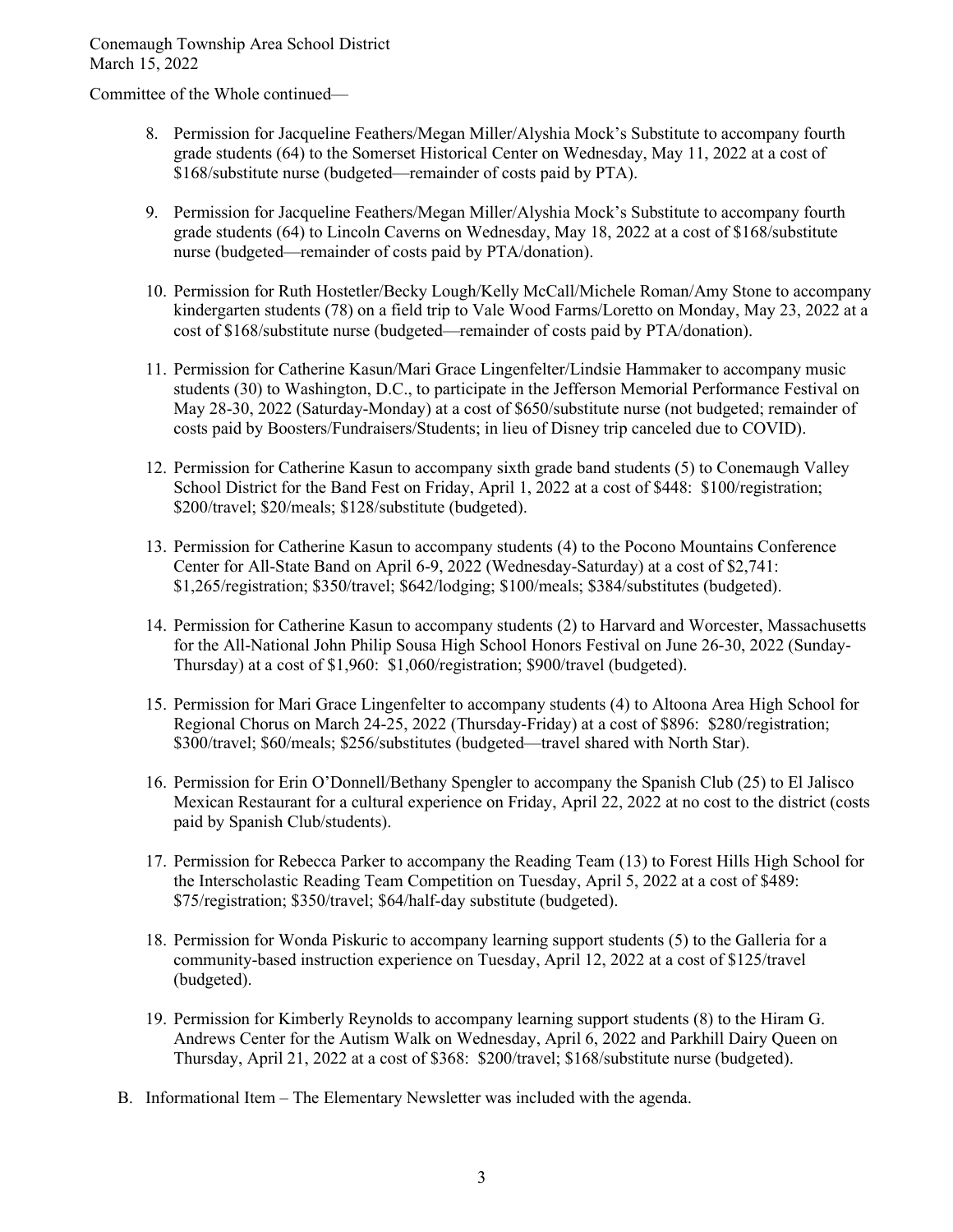Committee of the Whole continued—

- 3. Human Development
	- A. Recommend acceptance of the resignation of Angela Berzonski as Head Varsity Girls' Soccer Coach effective February 17, 2022.
	- B. Recommend approval to declare the following coaching positions open: Assistant Varsity Boys' Soccer, Head Junior High Boys' Soccer, Assistant Junior High Boys' Soccer, Assistant Varsity Girls' Soccer, Head Junior High Girls' Soccer, and Assistant Junior High Girls' Soccer. (due to resignation of head coach and/or possible reassignment of existing staff)
	- C. Recommend appointment of Jamie Kerr as a bona fide volunteer Head Varsity Cheerleading Advisor with compensation of \$2,892 for the 2022-2023 school year. (credit for prior C.T. experience)
	- D. Recommend approval of additional Substitute Teachers submitted by The Learning Lamp/Ignite for the 2021-2022 school year: Abby Bennethum (Emergency); Caitlin Flowers (Grades PK-4); Vance Keslar (Emergency); Rebecca Segar (Biology/General Science).
	- E. Recommend approval of the following additional volunteers for the 2021-2022 school year:

| Erica Blank      | Art Club Field Trip     |
|------------------|-------------------------|
| Clayton Blough   | Junior High Baseball    |
| Alexa Fetterman  | Track                   |
| Nicholas Getson  | Golf                    |
| Rebecca Grimme   | High School Field Trips |
| Lisa Jerin       | High School Field Trips |
| Crystal McGinnis | Music Department        |
| Thomas Miller    | Track                   |
| Erin Sotosky     | High School Field Trips |
|                  |                         |

- 4. District or Business Planning
	- A. Recommend approval of Administrative Regulations recommended by PSBA as follows:
		- No. 114-AR-0 Gifted Education No. 114-AR-1 – Notice of Parental Rights for Gifted Students No. 114-AR-2 – Permission to Evaluate No. 114-AR-3 – Gifted Written Report No. 114-AR-4 – Invitation to Participate in a Gifted Team Meeting No. 114-AR-5 – Gifted Individualized Education Plan No. 114-AR-6 – Notice of Recommended Assignment No. 114-AR-7 – Notice of Intent to Reevaluate No. 114-AR-8 – Due Process Complaint
- 5. Buildings & Grounds
	- A. Recommend approval of the following Use of Facilities requests:
		- 1. Little League Team/Practice High School Cafeteria/Softball Field March 16, 2022 through June 1, 2022 (exact dates/times to be coordinated with Mr. Feathers) Jason Hazlett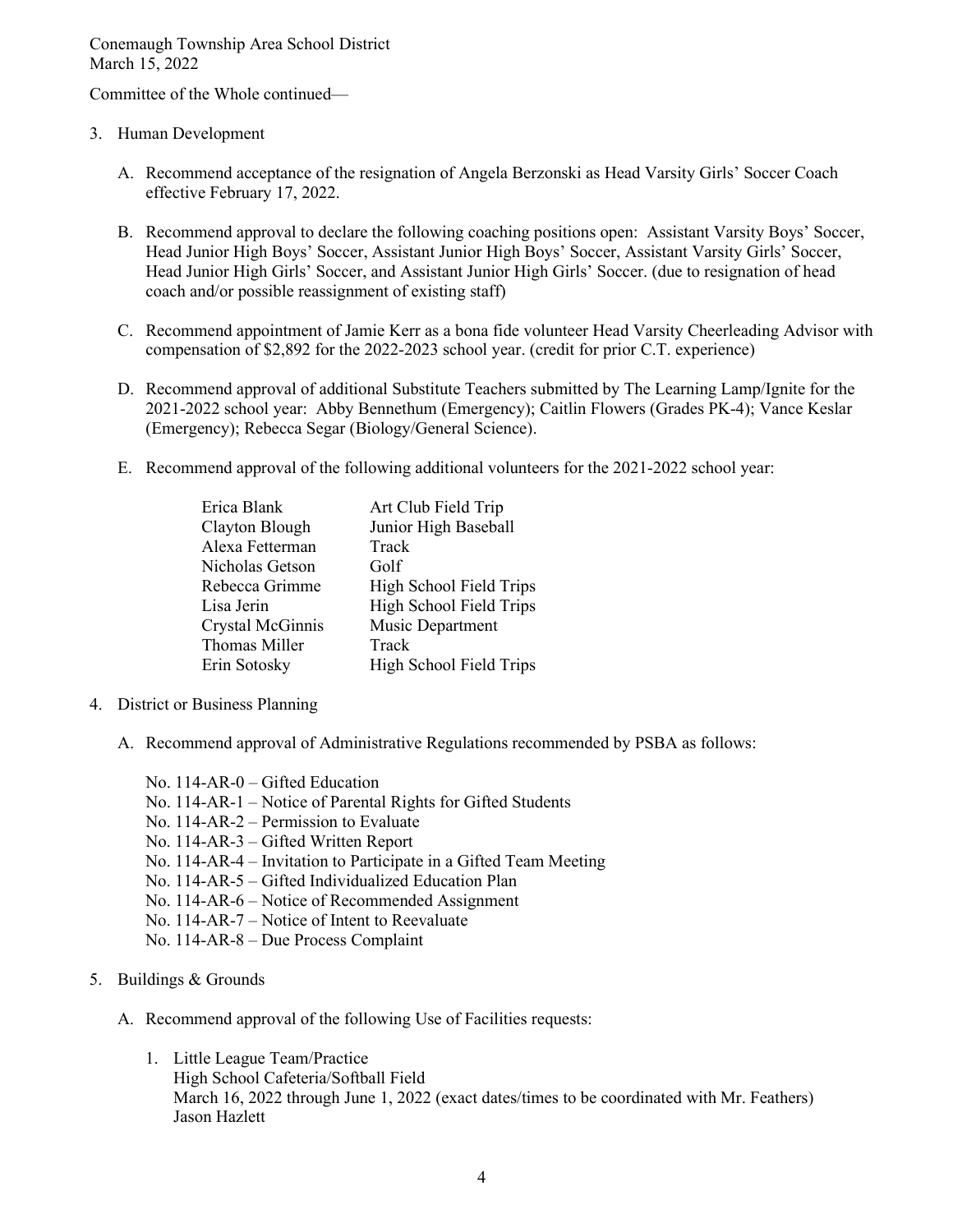Committee of the Whole continued—

- 2. C. T. Baseball Boosters/Meetings High School Classroom March 15, April 13, & May 11, 2022 (6:00 p.m. to 7:30 p.m.) Jennifer Kist
- 3. C. T. Track Boosters/Meetings High School Classroom March through June 2022 (exact dates/times to be coordinated with Mr. Feathers) Leisha Black
- 4. C. T. Softball Boosters/Junior High Pizza Party High School Field House Third Floor Wednesday, May 4, 2022 (3:00 p.m. to 8:00 p.m.) Rebecca Parker
- 5. C. T. Softball Boosters/Senior Banquet High School Field House Third Floor Tuesday, May 10, 2022 (4:00 p.m. to 9:00 p.m.) Rebecca Parker
- 6. C. T. Special Education/Extended School Year Program High School Rooms 118 & 119/Elevator/Hallways July 18 through 29, 2022 (8:00 a.m. to 1:00 p.m.) Jane Jugan
- 7. C. T. PTA/Little Indians Color Run High School Stadium/Concession Stand/Restrooms/Press Box Saturday, September 24, 2022 (7:00 a.m. to 1:00 p.m.) Janelle Mowery
- 6. Budget & Finance

A. A Budget Workshop was scheduled for Monday, April 25, 2022 at 6:30 p.m. (dinner at 6:00 p.m.).

- 7. Other Items
	- A. Mr. Kakabar noted that the Boys' Basketball Team would be playing in the first round of PIAA playoffs at home on Wednesday, March 9.
	- B. Mr. Feathers reported that the Rifle Team had placed second in the small-bore championship. He also noted that Herman Zilch had first and second place finishes at Districts and would be participating in the State swimming championship meet.

An executive session was held from 7:29 p.m. to 8:30 p.m. to discuss collective bargaining matters. The meeting adjourned at 8:30 p.m.

## **Recorded vote: All Directors present voted in the affirmative.**

**MOTION** by Mr. Zahorchak, seconded by Mrs. Stumpf, to approve the following requests:

1. Permission for Jennifer Custer/Ashley Kopp to accompany the Speech Team (15) to St. Francis University for the Regional Tournament on April 11-12, 2022 (Monday-Tuesday) at a cost of \$1,497: \$635/travel; \$350/meals; \$512/substitutes (budgeted).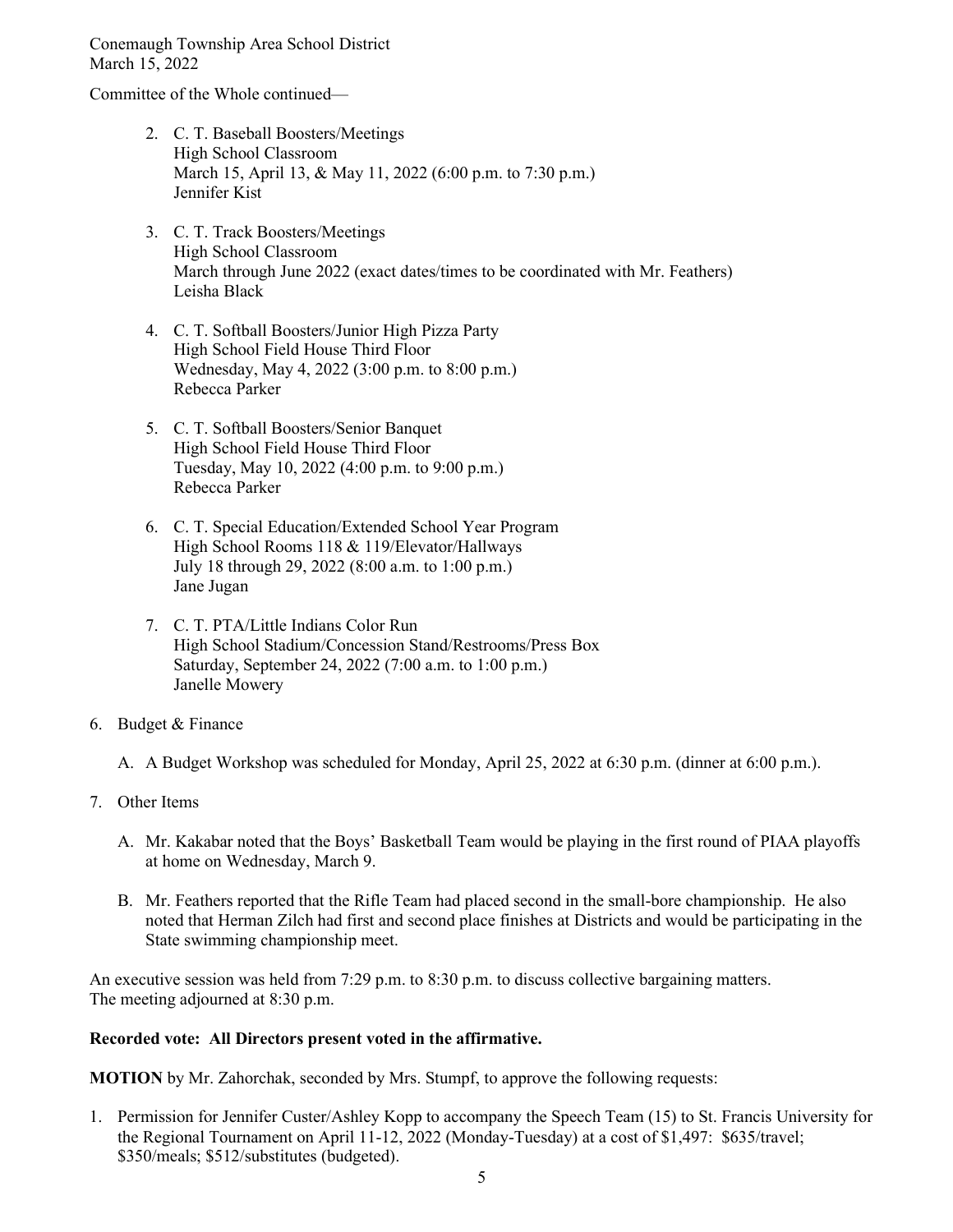- 2. Permission for Jeffrey Marteeny to accompany students (6) to the Pennsylvania Technology Student Association State Competition at Seven Springs on April 20-23, 2022 (Wednesday-Saturday) at a cost of \$4,420: \$4,164/lodging-meals; \$256/substitutes (budgeted).
- 3. Permission for Jakeb Rising to accompany two students to Harrisburg for the MathCounts State Competition on March 18-19, 2022 (Friday-Saturday) at a cost of \$448: \$210/lodging; \$158/travel; \$80/meals (budgeted).
- 4. Appointment of bona fide volunteer coaches with compensation to be as listed for the 2022-2023 school year:

| Stephen Sotosky | <b>Assistant Varsity Boys' Soccer</b> | \$2,307 (credit for prior C. T. experience) |
|-----------------|---------------------------------------|---------------------------------------------|
| Scott Thomas    | Head Varsity Girls' Soccer            | \$3,362 (credit for prior C. T. experience) |

5. Permission for the following individuals to serve as volunteers for the 2021-2022 school year:

| Suzette Gardenhour | Music Department        |
|--------------------|-------------------------|
| Donald Greig       | Softball                |
| Jennifer Konieczny | High School Field Trips |

6. Acknowledgment of receipt of changes in Occupation Valuation Classification as follows: Sunita Linn Baker – Totally Disabled; Edward L. Edmonson, Sr. – Totally Disabled.

# **Recorded vote: All Directors present voted in the affirmative.**

**MOTION** by Dr. Mantini, seconded by Mr. Zahorchak, to adjust the salary of Angela Callihan by adding \$200 for special education services (prorated for 2021-2022) as per the Professional Agreement.

#### **Recorded vote: All Directors present voted in the affirmative.**

**MOTION** by Mr. Alesantrino, seconded by Mrs. Stumpf, to approve an Internal Connections Agreement with Watkins Security, LLC, for Internet connection upgrade at a cost of \$32,691 for the period from April 1, 2022 through September 30, 2023. (eligible for E-Rate reimbursement of approximately 60%)

## **Recorded vote: All Directors present voted in the affirmative.**

**MOTION** by Mr. Alesantrino, seconded by Mrs. Stumpf, to approve the collective bargaining agreement between the Conemaugh Township Area School District and the Conemaugh Township Area Education Association for the period from July 1, 2022 to June 30, 2025.

## **Recorded vote: All Directors present voted in the affirmative.**

**MOTION** by Mrs. Stumpf, seconded by Mr. Alesantrino, to award the bids for the H. V. A. C. Systems Upgrade at the Middle/High School as follows:

## **GENERAL CONTRACT**

#### **MARC Services**

| Base Bid |                                                                         | \$547,000 |                               |
|----------|-------------------------------------------------------------------------|-----------|-------------------------------|
|          | Alternate H-1 Replace Cabinet Unit Heaters Throughout Building          | 155,916   |                               |
|          | Alternate H-2 New Roof-Mounted HVAC Equip.—Main/Guidance Offices        | 85,778    |                               |
|          | Alternate H-3 Replace Wall Boxes & External Louvers at Unit Ventilators | 39,500    |                               |
|          | Alternate H-5D Ultra-Violet Light Kits/MERV 11 Filter Upgrades          | 23,100    |                               |
|          | Alternate H-6 New Roof-Mounted HVAC Equip.—Cafeteria/Kitchen            |           | 292,171 Total Bid \$1,143,465 |